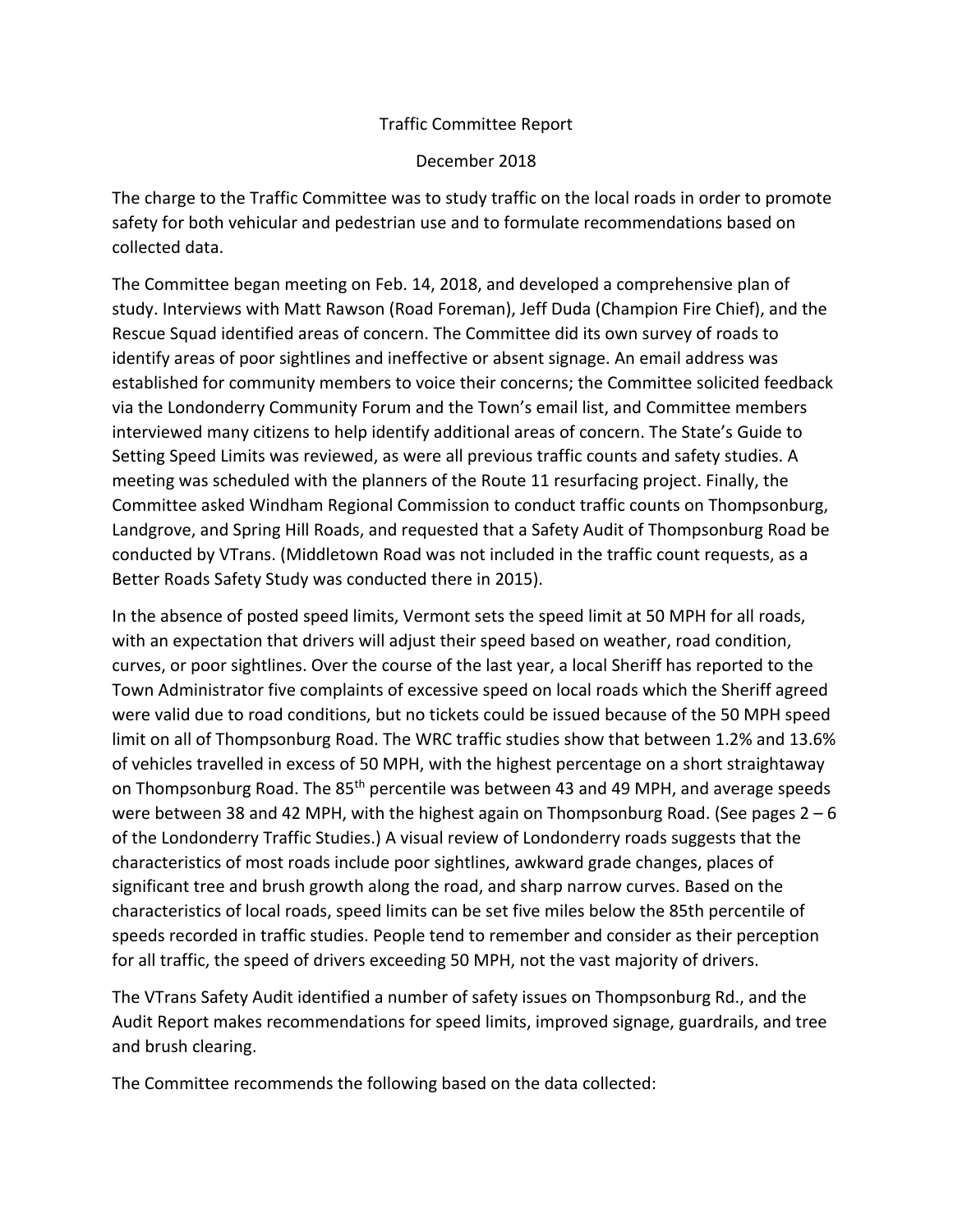- 1. That the Town adopt a Traffic Ordinance, with speed limits to be set on the basis of the traffic counts and the VTrans Safety Audit. The new ordinance will require posted speed limits (about \$100 per required sign). It is possible that the signs may be paid for by a grant. Because of the costs, the Committee recommends that if it has to be applied over several years, Thompsonburg Road and Middletown Road be prioritized, (There was grant funding available for the changes suggested by the grant-funded Middletown Road Safety Study.)
- 2. That all of the recommendations of the Thompsonburg Traffic Safety Audit (see pages 10 – 21), and all of the Middletown Road recommendations, be implemented as soon as possible.
- 3. That Spring Hill Road get three new warning signs: 'Narrow Bridge' near the intersection of Spring Hill Road and Livermore Mills Road, a more visible 'Stop' or 'Yield' sign at the bottom of Haven Hill Road, and a 'Stop' or 'Yield' sign at the intersection of Spring Hill Road and Livermore Mills Road. It should be noted that over the last two years, Spring Hill Road has experienced a significant increase in traffic load due in part to a new GPS redirection of traffic from and to Winhall, as well as the usual numerous visitors to Gale Meadows in the summer months.
- 4. A sign at all entrances to Londonderry and South Londonderry asking drivers to **"Please drive like your children live here. Please slow down."**
- 5. Improve sightlines for intersecting roads and driveways by cutting brush, grass, and small trees. Remove large trees very close to the road.
- 6. Establish better traffic control on Lowell Lake Road by working more closely with the Vermont Department of Forests, Parks, and Recreation. West River Road also has a large number of people who travel to the West River Trail who do not adjust to its characteristics. More signage is needed beyond that already provided to slow down traffic.

Because many complaints concerning Route 11 and 100 were expressed, and recognizing that those roads are under the jurisdiction of the State, the Committee asks the Select Board to make a request to VTrans for the following:

- 1. A complete and comprehensive Safety Audit for Route 11 from Thompsonburg Road to Reilly Road, emphasizing the Village of Londonderry proper. Of particular concern are:
	- The intersection of Old Stowell Hill Rd., RT 100, and RT 11.; the intersection of Hell's Peak and RT 11; and the intersection of Edgehill Road/Middletown Road with RT 11 (particularly the sightline).
	- The Utley Bridge as it relates to oversized vehicles.
	- The inability of trucks to slow down sufficiently when approaching Londonderry from the west on Stowell Hill, due to the placement of signs too close to the intersection of RT 11 and RT 100, a very awkward and dangerous intersection.